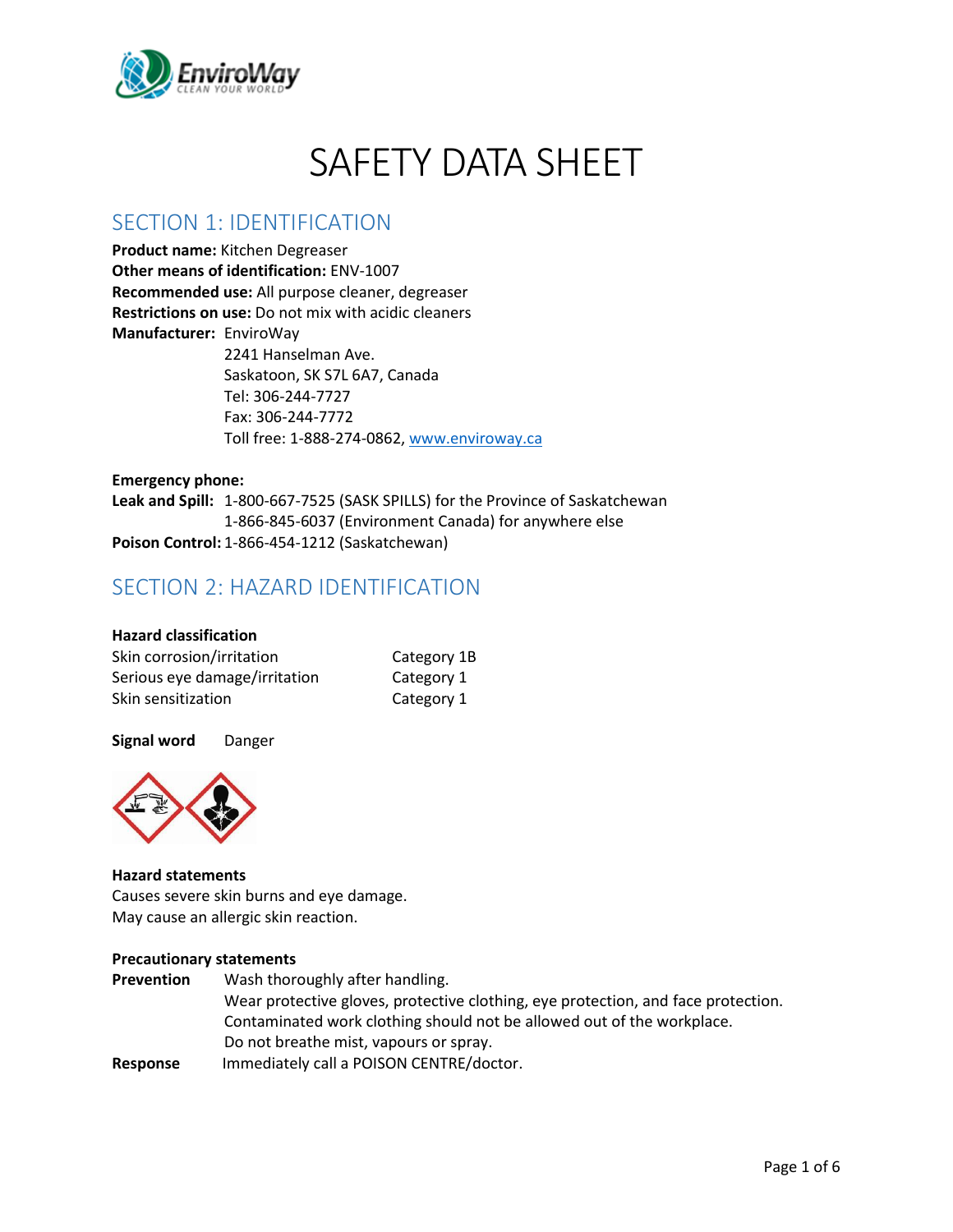

|                                   | IF ON SKIN: Take off immediately all contaminated clothing. Rinse skin with water. Wash<br>contaminated clothing before reuse. If skin irritation or rash occurs: Get medical<br>advice/attention. |
|-----------------------------------|----------------------------------------------------------------------------------------------------------------------------------------------------------------------------------------------------|
|                                   | IF IN EYES: Rinse cautiously with water for several minutes. Remove contact lenses, if<br>present and easy to do so. Continue rinsing.<br>IF SWALLOWED: Rinse mouth. Do NOT induce vomiting.       |
| <b>Storage</b><br><b>Disposal</b> | IF INHALED: Remove person to fresh air and keep comfortable for breathing.<br>Store locked up.<br>Dispose of in accordance with local regulations at government approved waste sites.              |
|                                   |                                                                                                                                                                                                    |

### SECTION 3: COMPOSITION/INFORMATION ON INGREDIENTS

#### **Substance/Mixture:** Mixture

The following ingredients have hazardous properties:

| <b>Chemical name</b>                      | CAS#            | % by weight |
|-------------------------------------------|-----------------|-------------|
| Glycol ether                              | 111-76-2        | $5 - 10$    |
| Sodium Xylene Sulfonate                   | 1300-72-7       | $1 - 5$     |
| Tetrasodium Ethylene Diamine Tetraacetate | $64 - 02 - 8$   | $1 - 5$     |
| Disodium Metasilicate                     | 6834-92-0       | $1 - 5$     |
| Lauryl alcohol ethylene oxide             | $9002 - 92 - 0$ | $1 - 5$     |
| Violet dye                                | 128-95-0        | ${<}1$      |

Ingredients not shown are either not hazardous or present below cut-off values. Ranges shown are due to batch-to-batch variation.

### SECTION 4: FIRST AID MEASURES

**IF SWALLOWED:** Get medical advice/attention if you feel unwell.

**IF ON SKIN:** Wash with plenty of soap and water. Take off contaminated clothing and wash before reuse. If skin irritation or rash occurs: Get medical advice/attention.

**IF IN EYES:** Rinse cautiously with water for several minutes. Remove contact lenses, if present and easy to do so. Continue rinsing. Immediately call a POISON CENTRE/doctor.

**IF exposed or concerned:** Get medical advice/attention if you feel unwell.

Most important symptoms/effects/effects acute and delayed: See Section 11 for more detailed information on health effects and symptoms.

Immediate medical attention and special treatment needed: Not available

# SECTION 5: FIRE FIGHTING MEASURES

#### **Flammable:** No

**Means of Extinction:** Use water spray, alcohol-resistant foam, dry chemical or carbon dioxide. **Flashpoint:** Not available

**Special Fire Fighting Procedures:** Use water spray to keep containers cool. Fire fighters should wear selfcontained breathing apparatus and full protective clothing.

**Hazardous Decomposition Products:** May liberate CO, CO2, Nitrous oxides, ammonia and oxides of sulphur and sodium.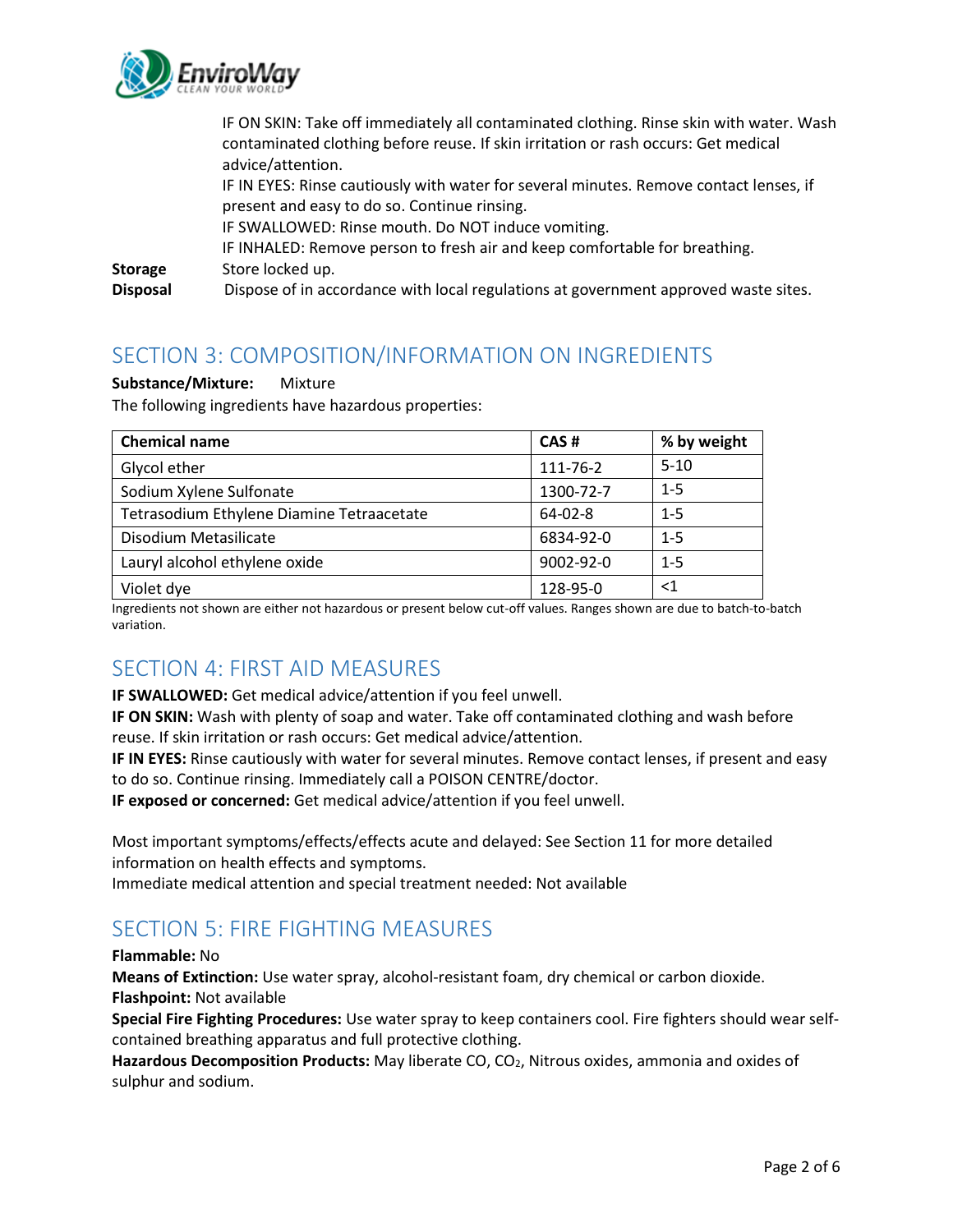

# SECTION 6: ACCIDENTAL RELEASE MEASURES

**Leak and Spill Procedures:** Flush liquid to sewer with plenty of water if the spill is small. Large spills should be contained by diking with soil or other non-combustible absorbent material and then put into dot approved containers. A full face-pipe air purifying respirator equipped for organic vapours may be satisfactory in case of small spills.

### SECTION 7: HANDLING AND STORAGE

**Handling Procedures and Equipment:** Avoid contact with skin and eyes. Avoid inhalation of vapour or mist.

**Storage Requirements:** Store in a dry, cool, well-ventilated area between 5°C to 20°C and away from direct sunlight. Store in original container with closed lid, away from incompatible materials such as strong oxidizing agents. Avoid food contamination.

**\*\*\*KEEP OUT OF REACH OF CHILDREN\*\*\***

#### **Ingredient Exposure limit – ACGIH Exposure limit – OSHA Exposure limit – IDLH** Glycol ether 20ppm / 96mg/m3 TWA 25ppm / 120mg/m3 (skin) PEL Not available Sodium Xylene Sulfonate According Not available Not available Not available Not available Tetrasodium Ethylene Diamine Tetraacetate | Not available | Not available | Not available Disodium Metasilicate Not available Not available Not available Not available Lauryl alcohol ethylene oxide  $\parallel$  Not available  $\parallel$  Not available  $\parallel$  Not available Violet dye Notes and American Controller Albert Albert Available Not available Not available

### SECTION 8: EXPOSURE CONTROLS/PERSONAL PROTECTION

**Gloves:** Chemical resistant gloves.

**Respirator:** NIOSH or MSHA approved self-contained breathing apparatus in high vapour concentrations. Not required under normal usage.

**Eye:** Safety glasses if handling large amounts and if there is significant probability of splashes. **Clothing:** Rubber gloves, rubber apron and rubber boots.

**Other (Specify):** And eye wash and safety shower should be kept handy in case of emergency

# SECTION 9: PHYSICAL AND CHEMICAL PROPERTIES

**Appearance:** Purple liquid **Odour:** mild scent **Odour Threshold (ppm):** Information not available **pH:** 13.0±0.5 **Melting point/Freezing Point:** 5°C (Approx) **Initial Boiling Point/Range:** 90°C (Approx) **Flash point:** Not available **Evaporation Rate:** <2.88 (medium rate) **Flammability:** Not flammable **Upper/lower flammability/explosive limit:** Information not available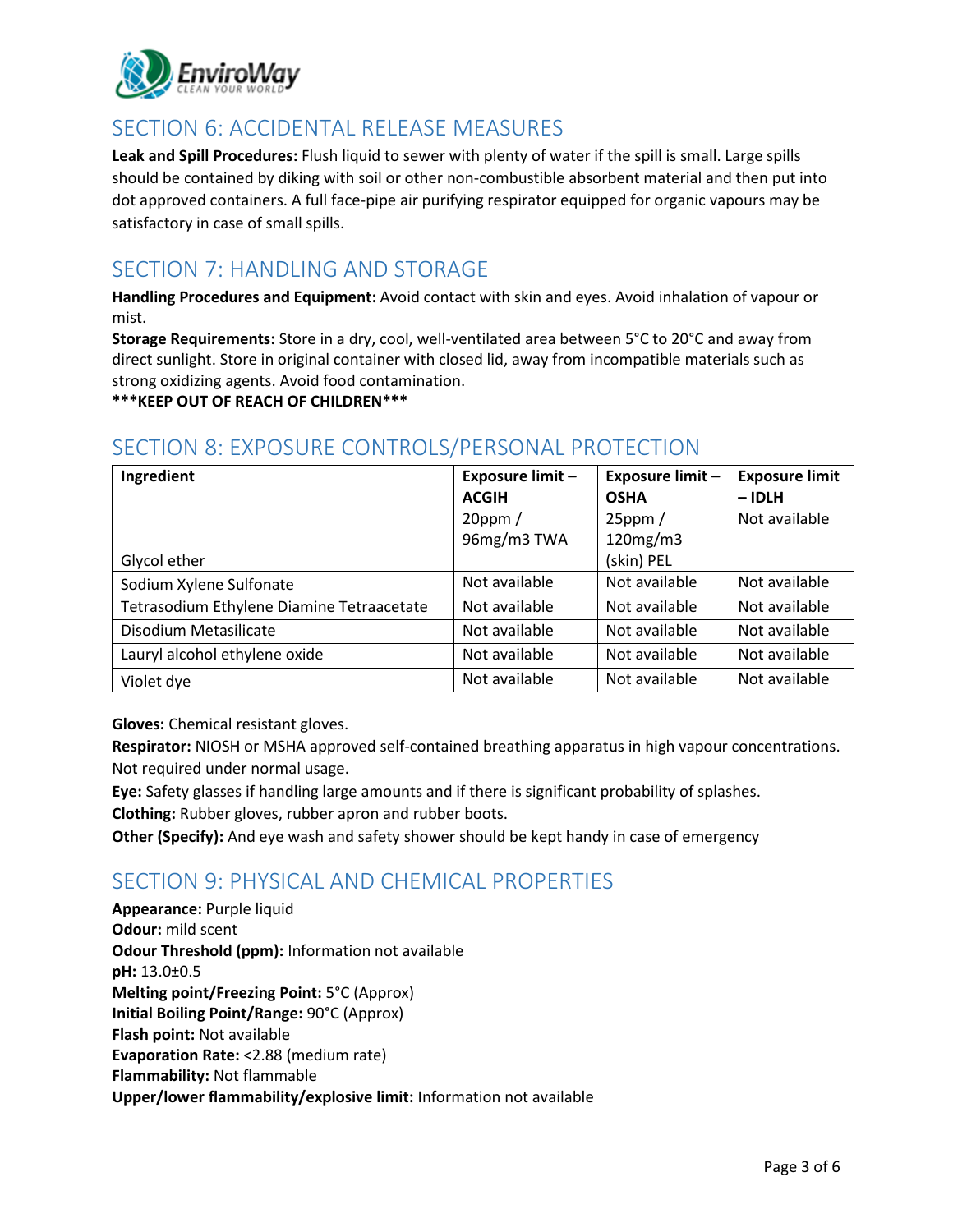

**Vapour Pressure (mmHg):** 25 mmHg at 90°C (Approx) **Vapour Density (air = 1):** Information not available **Relative density:** Information not available **Solubility in Water:** Soluble **Partition coefficient:** Information not available **Auto-ignition temperature:** Information not available **Decomposition temperature:** Information not available **Viscosity:** Information not available

# SECTION 10: STABILITY AND REACTIVITY

**Chemical Stability:** Stable

**Hazardous Polymerization:** Will not occur.

**Materials to Avoid:** Avoid strong alkalies, strong oxidizing agents, aluminium, copper and hot water. **Hazardous Decomposition Products:** May liberate CO, CO2, Nitrous oxides, ammonia and oxides of sulphur and sodium.

# SECTION 11: TOXICOLOGICAL INFORMATION

| Ingredient                                | LD50 oral     | LD50 dermal | <b>LC50</b> inhalation |
|-------------------------------------------|---------------|-------------|------------------------|
|                                           | (mg/kg) (rat) | (mg/kg)     | (mg/L)                 |
| Glycol ether                              | 880           | 1060        | 925                    |
| Sodium Xylene Sulfonate                   | 7200          | 2000        | Not listed             |
| Tetrasodium Ethylene Diamine Tetraacetate | Not listed    | Not listed  | Not listed             |
| Disodium Metasilicate                     | 1153          | Not listed  | Not listed             |
| Lauryl alcohol ethylene oxide             | 4150          | 72000       | 8600                   |
| Violet dye                                | 5790          | Not listed  | Not listed             |

### **EFFECTS OF ACUTE EXPOSURE:**

**Ingestion:** Ingestions of large amounts may cause nausea, headaches, vomiting and diarrhoea. **Skin Contact:** Causes skin irritation.

**Eye Contact:** Causes serious eye damage.

**Inhalation:** May cause coughing, headaches, vomiting or nausea.

**Germ cell mutagenicity:** Not applicable **Carcinogenicity:** Not applicable **Reproductive toxicity:** Not applicable **STOT single exposure:** Not applicable **STOT repeated exposure:** Not applicable **Aspiration hazard:** Not applicable

**Routes of exposure:** Ingestion, inhalation, skin/eye exposure

**EFFECTS OF CHRONIC EXPOSURE: Skin Contact:** Not known. **Eye Contact:** Not known. **Ingestion:** Not known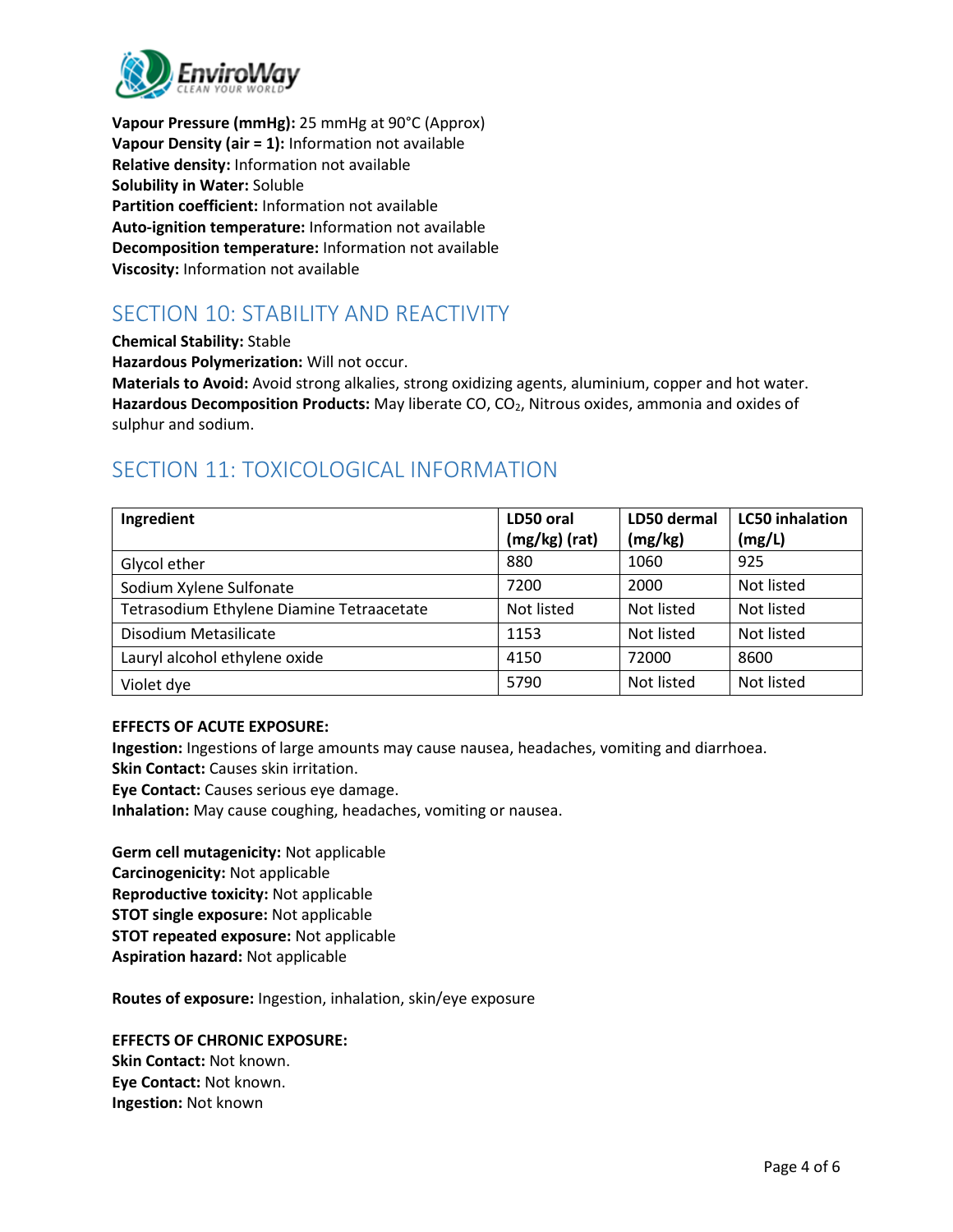

**Numerical measures of toxicity: Oral**: LD50 7337 mg/kg **Dermal**: LD50 9820 mg/kg **Inhalation**: LC50 10,318 mg/L

# SECTION 12: ECOLOGICAL INFORMATION

#### **Ecotoxicity:**

| Ingredient                                | Fish                          | <b>Crustaceans</b> | Algae            |
|-------------------------------------------|-------------------------------|--------------------|------------------|
|                                           | LC50 1490 mg/L,               | EC50 1700 mg/L,    | Not available    |
| Glycol ether                              | 96h                           | 48h                |                  |
|                                           | $LC50 > 1000$ mg/l,           | EC50 >40.3 mg/l,   | EC50 > 230 mg/l, |
| Sodium Xylene Sulfonate                   | 96h                           | 48h                | 96h              |
| Tetrasodium Ethylene Diamine Tetraacetate | LC <sub>50</sub> (Lepomis     | Not Established    | EC <sub>50</sub> |
|                                           | macrochirus):                 |                    | (Scenedesmus     |
|                                           | 41mg/L                        |                    | subspicatus)     |
|                                           |                               |                    | $1.01$ mg/L      |
| Disodium Metasilicate                     | LC <sub>50</sub> (Brachydanio | Not Established    | Not Established  |
|                                           | rerio): 210mg/L               |                    |                  |
| Lauryl alcohol ethylene oxide             | LC50 1.4 mg/l, 96h            | EC50 >6460 mg/L,   | Not available    |
|                                           |                               | 48h                |                  |
| Violet dye                                | Not Established               | Not Established    | Not Established  |

**Persistence and Degradability:** Expected to be >50% biodegradable.

**Bioaccumulation/Accumulation:** No information available.

**Mobility:** No information available.

**Other adverse effects:** An environmental hazard cannot be excluded in the event of unprofessional handling or disposal.

### SECTION 13: DISPOSAL CONSIDERATIONS

**Waste Disposal:** Dispose of in accordance with local regulations at government approved waste sites.

### SECTION 14: TRANSPORT INFORMATION

### **Special Shipping Information:** None

**TDG (Canada) TDG Proper Shipping Name:** Corrosive liquid, basic, inorganic, n.o.s. (Disodium metasilicate) **Hazard Class:** Class 8 **UN Number:** UN3266 **Packing Group:** III **Note:** No additional remark. **Marine Pollutant:** None